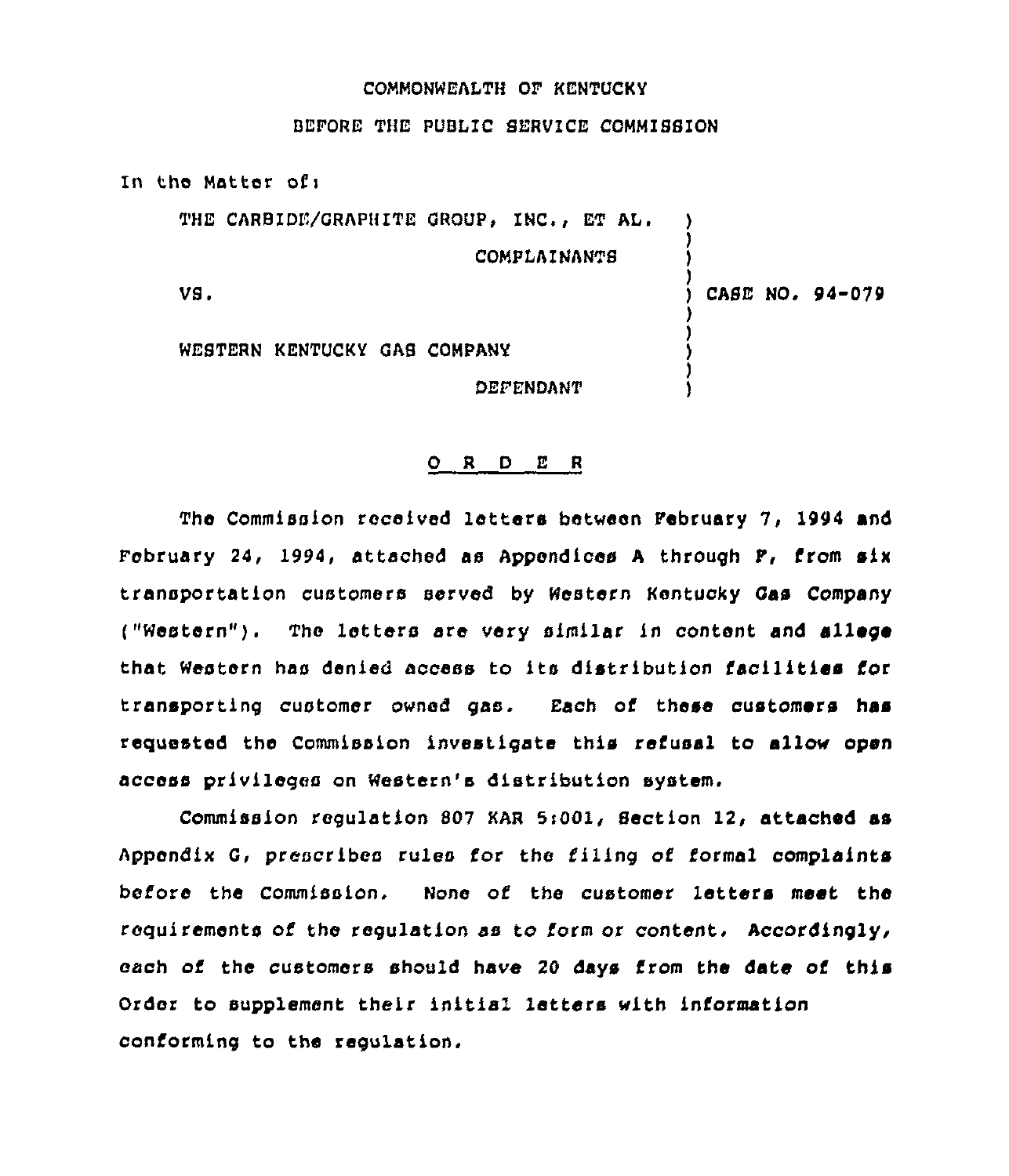IT IS THEREFQRE DRDERED that eaoh of the eix customers shall within 20 days of the date of this Order supplement their original letters with information conforming to the requirements of 807 KAR SiOOI, Section 12.

Done at Frankfort, Rentucky, this 25th day of. February, 1994,

PUBLIC SERVICE COMMISSION

\* the Commission

ATTEST:

Executive Director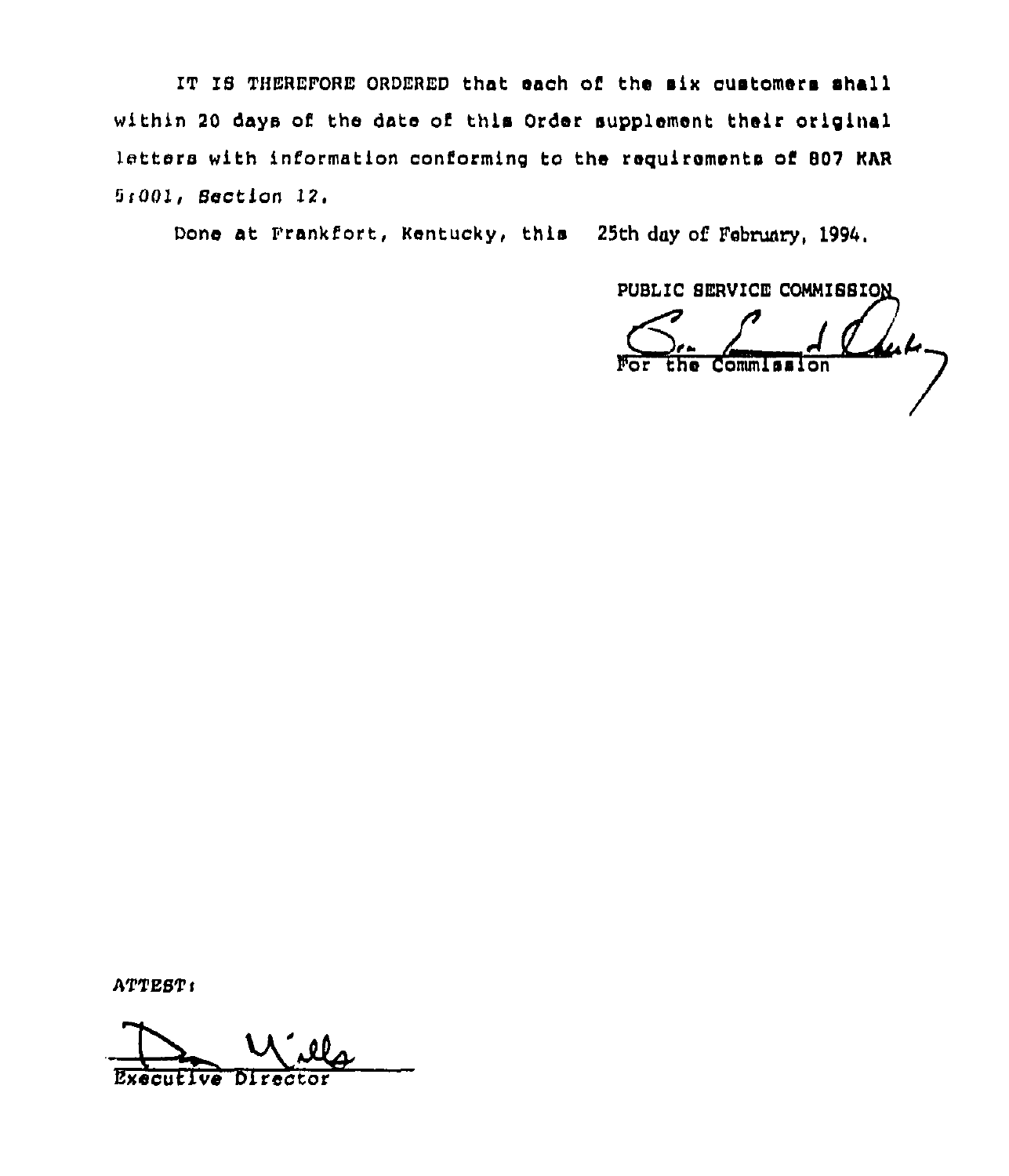

The Carbide/Graphite Group, Inc.

**P.O. Box 67** Calvert City, Kentucky 42029

Pebruary 3, 1994

FEB 07 1994

**RECEIVED** 

Telephone (502) 395-4143 Facalmile (502) 395-4152

**PUBLIC BERVICE** 

Mr. Don Mills **Executive Director** Kontucky Public Service Commitation P.O. Box 615 Frankfort, KY 40602

Dear Mr. Mills:

We have been notified by Western Kentucky Gas that we will be denied access to their distribution system for the purpose of transporting our gas requirements purchased by our company from a supplier of our choice.

This action taken by Western Kentucky Gas once again demonstrates the disadvantage private enterprise has against the utility regulatory community in Kentucky.

Please accept this letter as our official request to the Public Service Commission to take whatever measures it deems necessary to reverse the action taken by Western Kentucky Clas in denying our company "open-access" privileges on their distribution system.

Respectively,

THE CARBIDE/ORAPHITE GROUP, INC.

Anthony C. Caruthers Mgr., West Zone Production

RGP:sc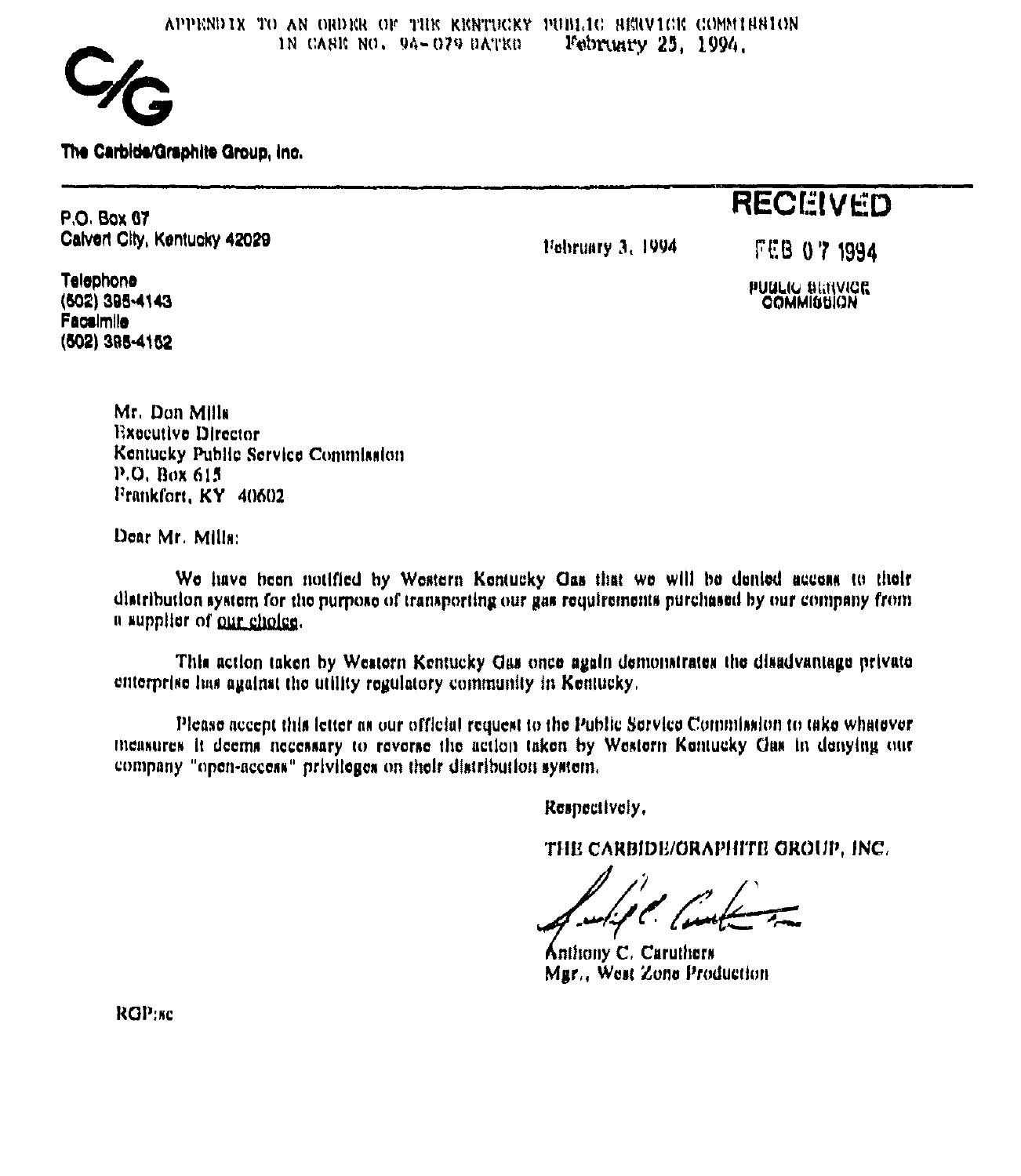APPENDIX ĸ

APPENDIX TO AN ORDER OF THE KENTHORY PUBLIC BERVICK COMMIRRION IN CARE NO. 94-079DATED February 25, 1994.

*Thúrrsai* **BUBBIDIARY OF YKK CORP.** 

P.O. Box 240 Lawrenceburg, KY 40342 002/839-2200 Telek 010/043-3767 Pax # 502/839-3166 - Main Office Pax # 802/839-6526 - Balon Dopt.

February 7, 1994

**PEOEIVER THO8 1956 PUSILIG BETIVICA**<br>COMMIBITION

Mr. Don Mills Executive Director Kentucky Public Gervice Commission P. O. Box 615 Frankfort, KY 40602

Doar Mr. Milla!

Cornorate Offices

Our company has been notified by Western Kentucky Gas Company that we will be denied access to their distribution system for the purpose of transporting our gas requirements purchased by our company from a supplier of our choice.

This action taken by Western Kentucky Gas Company once again demonstrates the disadvantage private enterprise has against the utility regulatory community in Kentucky.

Please accept this letter as our official request to the Public Service Commission to take whatever measures it deems necessary to reverse the action taken by Western Kentucky Gas in denying our company "open-access" privileges on their distribution system.

Respectively,

Shills dob

Phillip Roddy Purchasing Coordinator

PR/cmc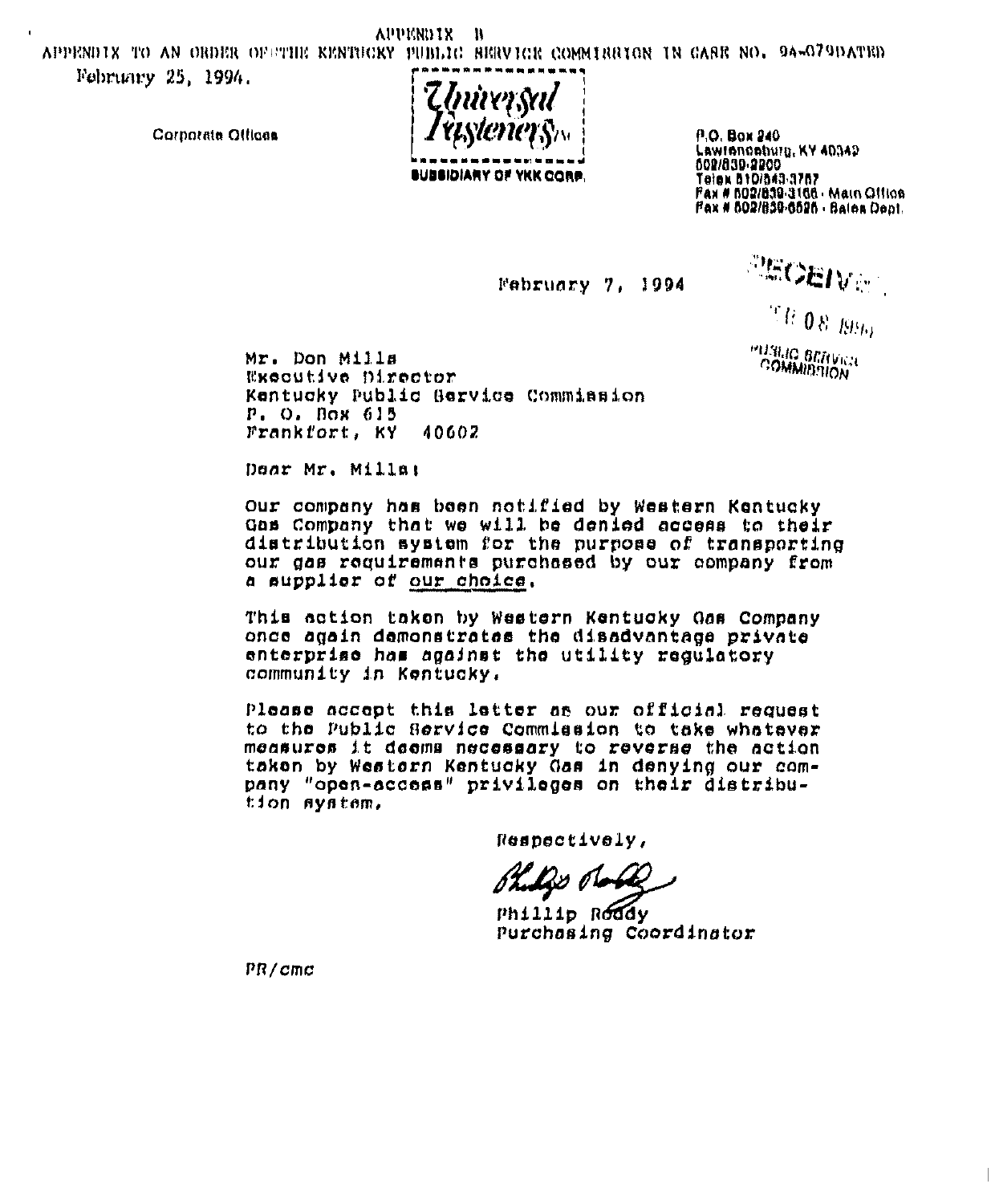APPENDIX C APPENDIX TO AN ORDER OF THE KENTUCKY PUBLIC SERVICK COMMISSION IN CASE NO. 94-079 DATED February 25, 1994.



2601 LEBANON ROAD, DANVILLE, KY 40422-9031 P.O. BOX 209, DANVILLE, KY 40423-0209 606/236-7200 . FAX 606/236-7728 FAX 606/238-2288

February 8, 1994

RECENTST

FEB 0.9.1994.

**PUSLIC Surround COMMIS** HON

Mr. Don Mills Executive Director Kentucky Public Service Commission P.O. Box 615 Frankfort, KY 40602

Dear Mr. Mills:

Our company has been notified by Western Kentucky Gas company that we will be denied access to their distribution system for the purpose of transporting our gas requirements purchased by our company from a supplier of our choice.

This action taken by Western Kentucky Gas Company once again demonstrates the disadvantage private enterprise has against the utility regulatory community in Kentucky.

Please accept this letter as our official request to the Public Service Commission to take whatever measures it deems necessary to reverse the action taken by Western Kentucky Gas in denying our company "open-access" privileges on their distribution system.

Respectively, KYPUL **Tom Reducts** 

Plant Engineer Danville **GASPIPE** 

 $CCI$ J. Harr M. Neal R. Ritcheson P.D. Roller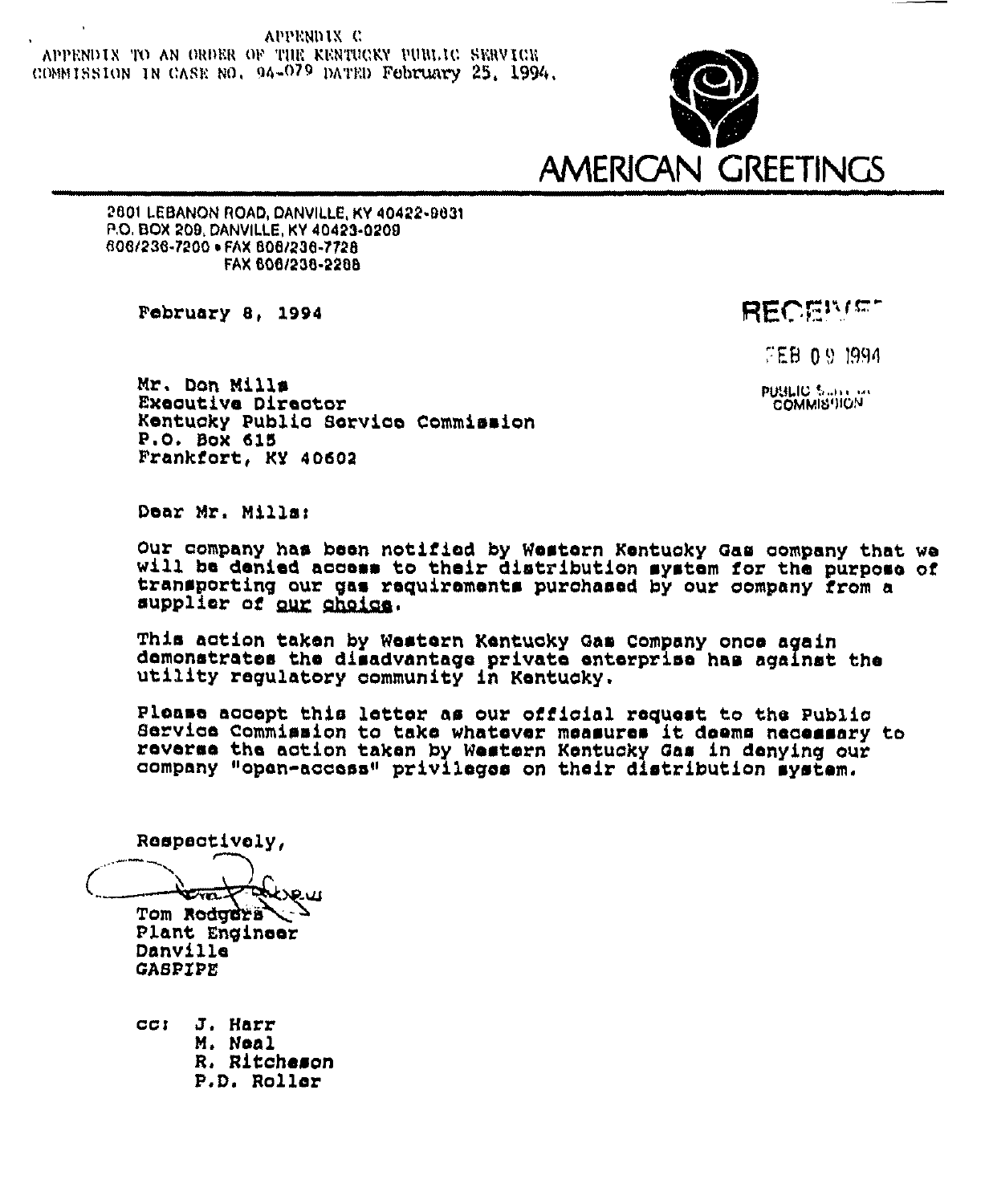APPENDIX D

APPENDIX TO AN ORDER OF THE KENTUCKY PUBLIC SERVICE COMMISSION February 25, 1994, IN CASE NO, 04-070 DATED



Harrodsburg, Kentucky 40930 (506) 734-7711 Tapp Road.

February 10, 1994

例伝のおりや

 $\mathbb{E}\mathrm{P}$  1.0 may

PUBLIC'S AVEL **COMMICS** ON

Mr. Don Mille **Executive Director** Kentucky Public Service Commission P.O. Box 615 Frankfort, Kentucky 40602

Denr Mr. Mille:

We have been cotified by Western Kentucky Gas Company that we are denied gas transportation access to their system effective February 1, 1994.

We object to such action to the extent that it denies us potential economic benefit and, just as importantly, our right to choose our gas supply source.

We hereby request that the Commission take shatever action necessary to cause Western Kentucky Gas Company to allow our company access to their distribution system for the purpose of transporting our gas feathfements.

Sincerely,

sionf/f systems inc.

 $J. A.$  Lent $\mu$ Manager - Facilities and Process Engineering

**JALJH**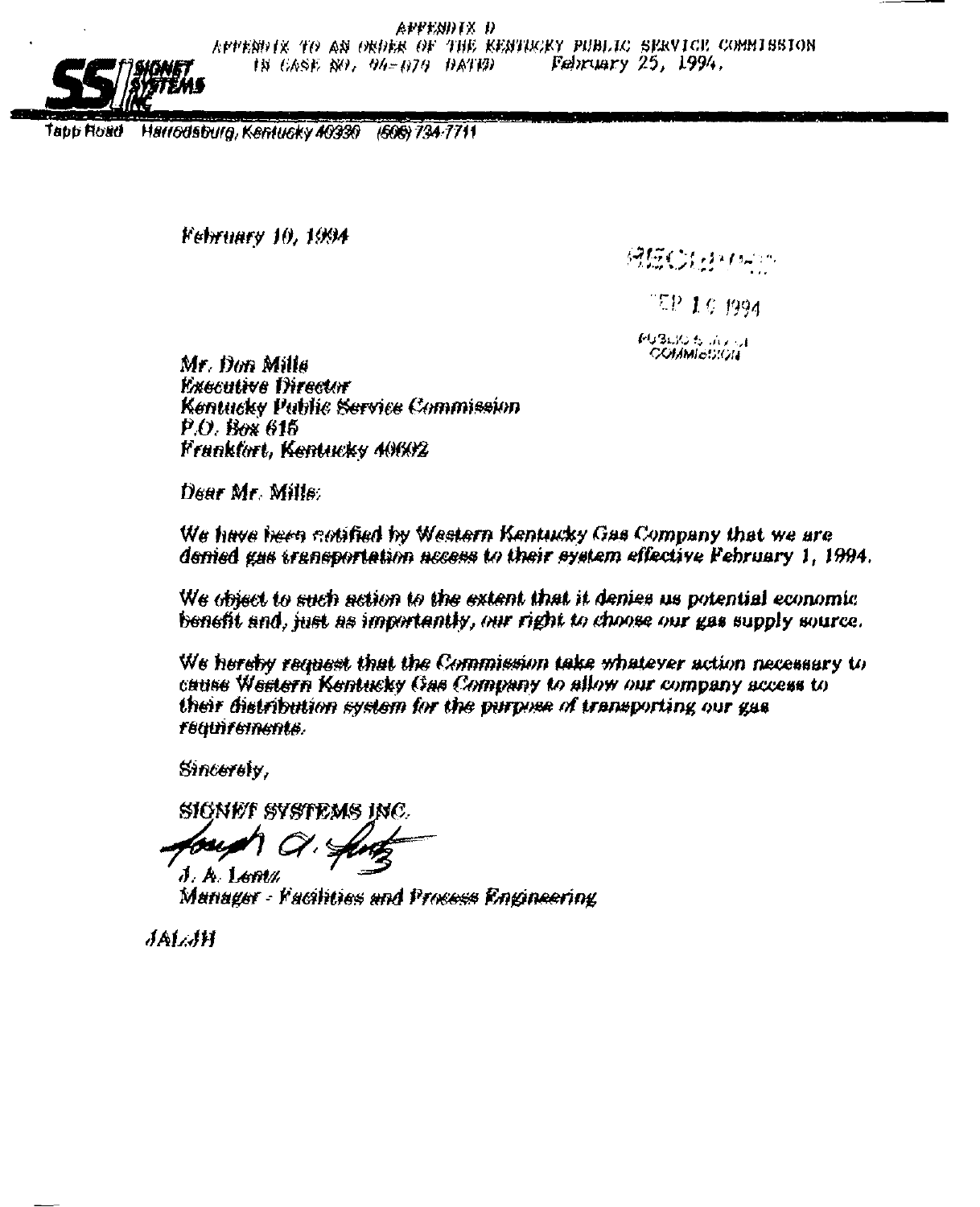APPENDIX E

APPENDIX TO AN ORDER OF THE KENTUCKY PUBLIC SERVICE COMMISSION IN CABE NO. 94-079 DATED February  $25, 1994,$ 



February 15, 1994

FEB 10 10 04 ml 194

 $\psi(\Gamma)$ **PUBLE**  $C$   $U$   $H$   $V$ 

INTERNATIONAL PLACE | 6400 POPLAR AVENUE MEMPHIS 7N 18197 **PHONE 901 763-6000** 

Mr. Don Mills Executive Director Kentucky Public Service Commission  $P, Q$ , Box  $615$ Frankfort, KY 40602

Dear Mr. Millar

Please accept this letter as our formal complaint against Western Kentucky Gas Company in their decision to deny our company access to their distribution system for the purpose of transporting our natural gas requirements. International Paper owns and operates facilities in Bowling Green, Hopkinsville, and more recently the former Monsanto Plant in Glasgow.

"Open-Access" has allowed us certain economic benefits and freedom of choice of natural gas supply for several years and we ask the commission to intervene to reverse Western Kentucky Gas Company's recent decision to deny by company access to their distribution system for gas transportation purpose.

Respectively,

Robert I. Ayerst, Jr. Senior Buyer-Energy

CC: Bill Wast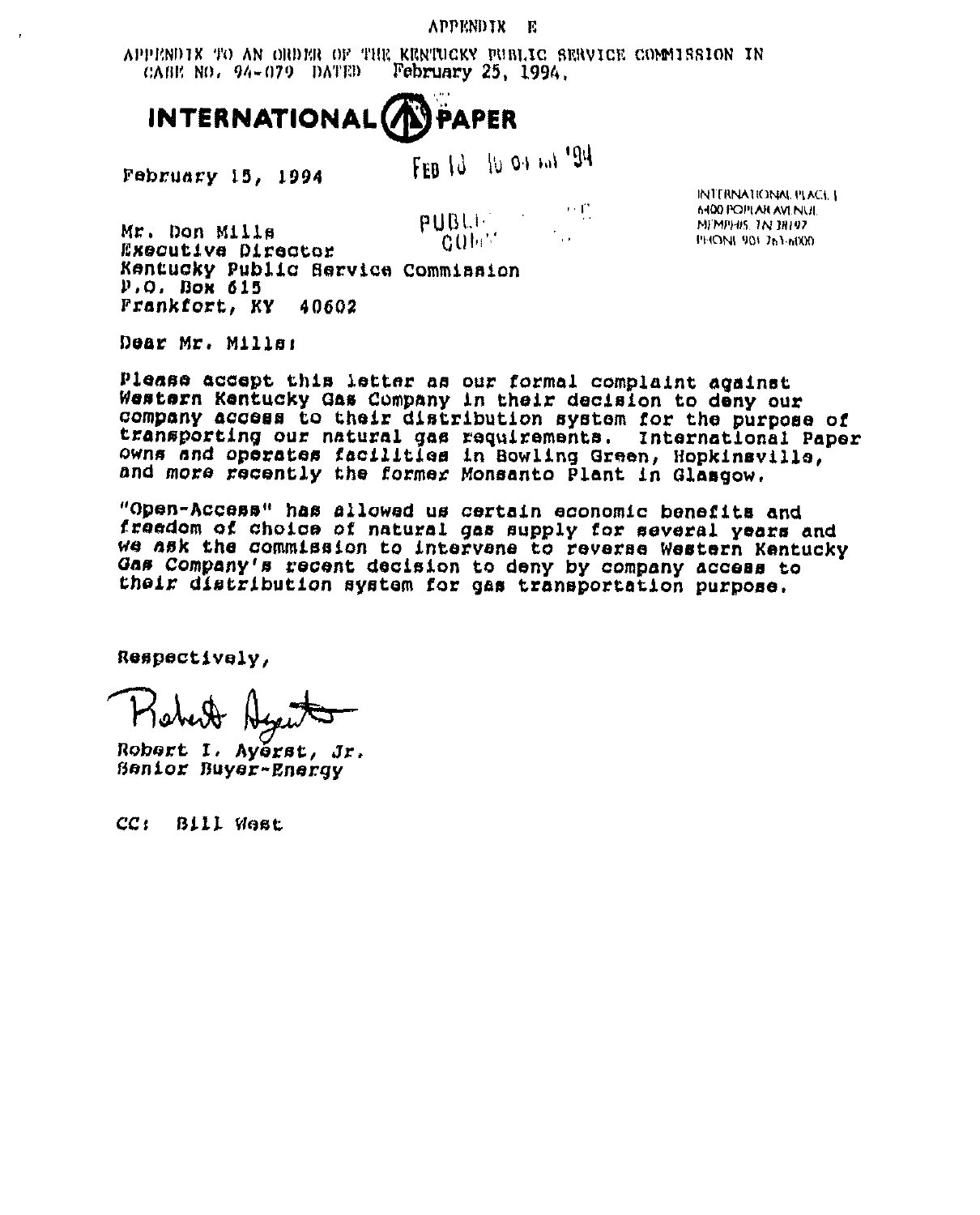

APPENDIX F

APPENDIX TO AN ORDER OF THE KENTUCKY PUBLIC SERVICE COMMISSION IN CASE NO. 94-079 DATED

February 22, 1994

**RECEIVED** 

Mr. Don Milla Executive Director Kentucky Public Service Commission P.O. Box 615 Frankfort. KY 40602

FEB 24 1994

**PUBLIC SERVICE** COMMISSION

Dear Mr. Mills:

Our company has been notified by Western Kentucky Gas<br>Company that we will be denied access to their distribution system for the purpose of transporting our gas requirements purchased by our company from a supplier of our choics.

This action taken by Western Kentucky Gas Company once again demonstrates the disadvantage private enterprise has against the utility requlatory community in Kentucky.

Please accept this letter as our official request to the Public Service Commission to take whatever measures it deems necessary to reverse the action taken by Western Kentucky Gas in denying our company "open-access" privileges on their distribution system.

Respectively,

Howard'Logan Jr.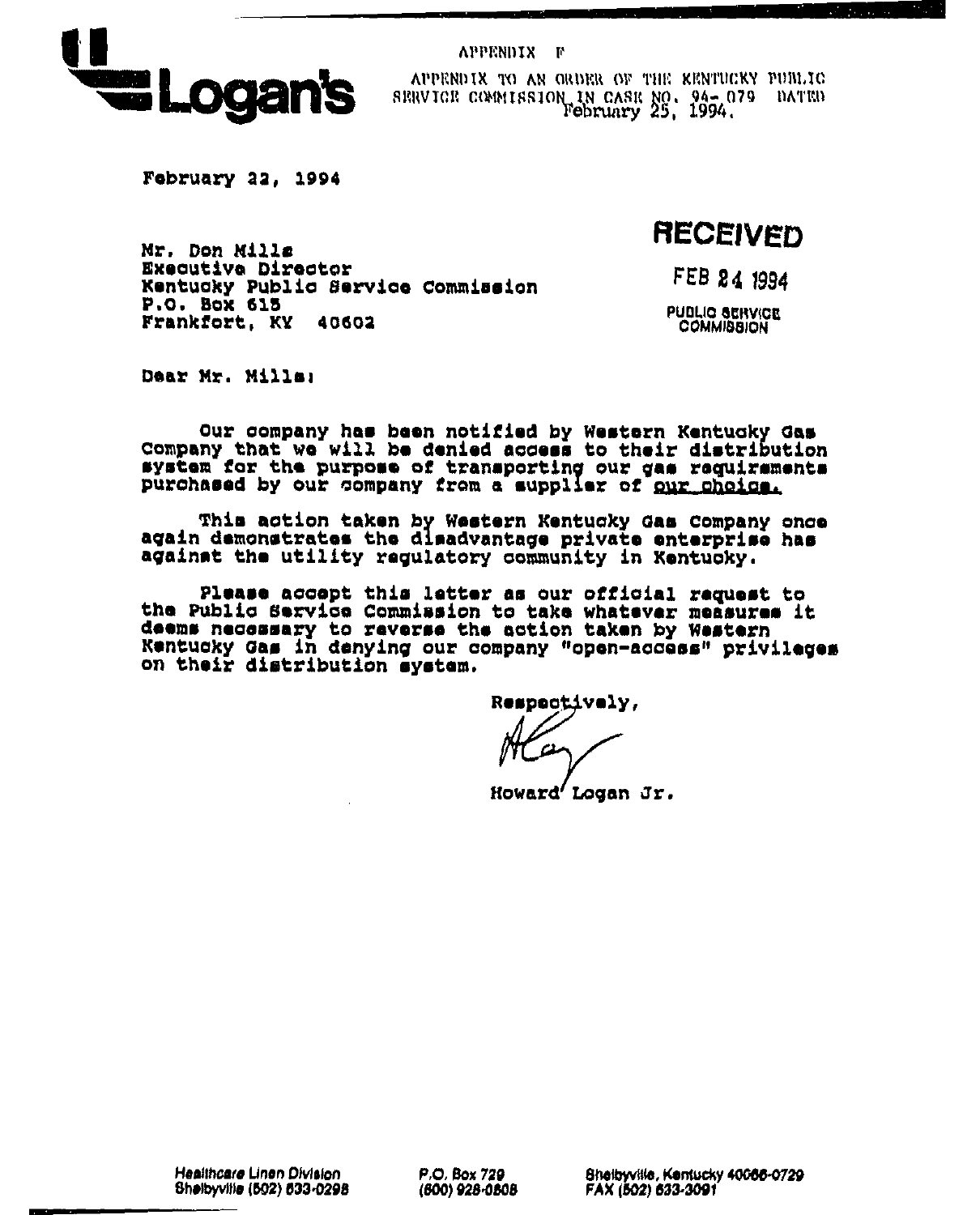or improvement of facilities set forth in such a manner that an estimate of cost may be made, a statement of the character of the improvement of service proposed, and of the reasons why the service should be maintained from its capital. Whether any contracts have been made for the acquisition of such property, or for such construction, completion, extension or Improvement of facilities, or for the dlsposltlon of any of the securities, notes, bonds, stocks or other evidence of indebtedness<br>which it proposes to issue or the proceeds thereof and if any contracts have been made.

copies thereof shall be annexed to the petition.<br>(e) If it is proposed to discharge or refund obligations, <sup>a</sup> statement of the nature and description of such obligations including their par value, the amount for which they were actually sold, the expenses associated therewith, and the application of the proceeds from such sales, If notes are to be refunded, the petition must show the date, amount, time, rate of Interest, and payee of each and the purpose for which their proceeds were expended.<br>(f) Such other facts as may be pertinent to

the application,

<2) The fo'(lowing exhlblts must be flied with the application:

Financial exhibit <see Section 6 of this regulation),

 $(b)$  Copies of trust deeds or mortgages, if any, unless they have already been filed with the commission, In which case reference should be made, by style and case number, to the roceedlng ln which the trust deeds or mortgages ave been filed.

(c) Maps and plans of the proposed property and constructions together with detailed estimaces ln such form that they can be checked over by the commission's engineering division, Est(mates must be arranged according to the uniform system of accounts prescribed by the commission for the various classes of utilities.

Section 12, Formal Complaints, (1) Contents of complaint, Each complaint shall be headed "Before the Public Service Commission," shall set out the names of the complainant and the<br>name of the defendant, and shall state:

(a) The full name and post office address of the complainant,

(b) The full name and post office address of the defendant,

(c) Fully, clearly, and with reasonable certainty, the act or thing done or omitted to

## APPENDIX G

APPENDIX TO AN ORDER OF THE KENTUCKY PUBLIC SERVICE COMMISSION IN CASE<br>NO. 94-079 DATED February 25, 1 February 25, 19941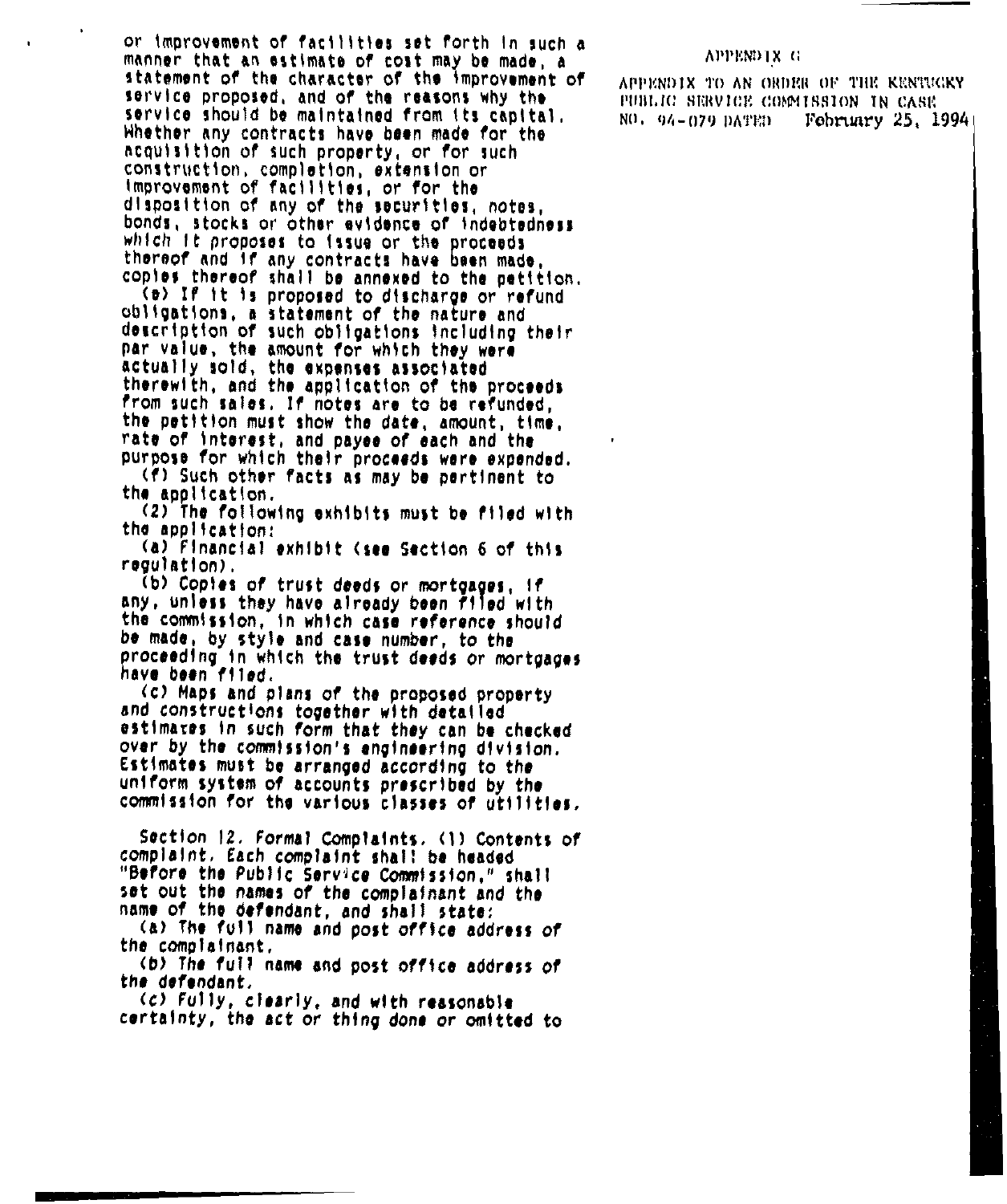be done, of which complaint is made, with a referenco, where practicable, to tho law, order, or section, and subsections, of which a violation ts claimed, and such other matters, or I'acts, if any, as may be necessary to acquaint the commission fully with the details of the alleged vtolatlon, The complainant shall aet forth det'tnttely the exact relief which ts desired (tee Section 15<1) of this regulation).

(2) Signature, The complaint shall be signed by the complainant or his attorney, if any, and If signed by such attorney, shall show his post<br>office address. Complaints by corporations or associations, or any other organization having the right to file <sup>a</sup> complaint, must be signed by its attorney and show his post office address. No oral or unsigned comp)alnts will bo entertained or acted upon by the commission,

(3) Number of'opies required. At the time the complainant flies his original complaint, ho must also file copies thereof equal ln number to ten <sup>&</sup>lt; 10) more than the number of persons or corporations to be served.

(4) Procedure on filing of complaint,

(a) Upon the filling of such complaint, the commission will immediately examine the same to ascertain whether lt establishes <sup>a</sup> prima facie case and conforms to this regulation. If the commission ts of the optnlon that the complaint does not establish a prima facie case or does not conform to this regulation, It will notify the complainant or his attorney to that effect, and opportunity may be given to amend the complaint within a specified time. If the complaint ts not so amended within such time or such extension thereof as the commission, for good cause shown, may grant, lt will be dismissed,

(b) If the commission is of the opinion that such complaint, either as originally filed or as amended, does establish a prima facie case and conforms to this regulation, the commission will serve an order upon such corporations or persons complained of under the hand of its secretary and attested by Its seal, accompanied by a copy of said complaint, directed to such corporation or person and requiring that the matter complained of be satisfied, or that the complaint be answered In writing within ten <10) days from the date of service of such order, provided that the commission may, in particular cases, require the answer to be filed within a shorter time,

(5) Satisfaction of the complaint. )f the defendant desires to satisfy the complaint, ho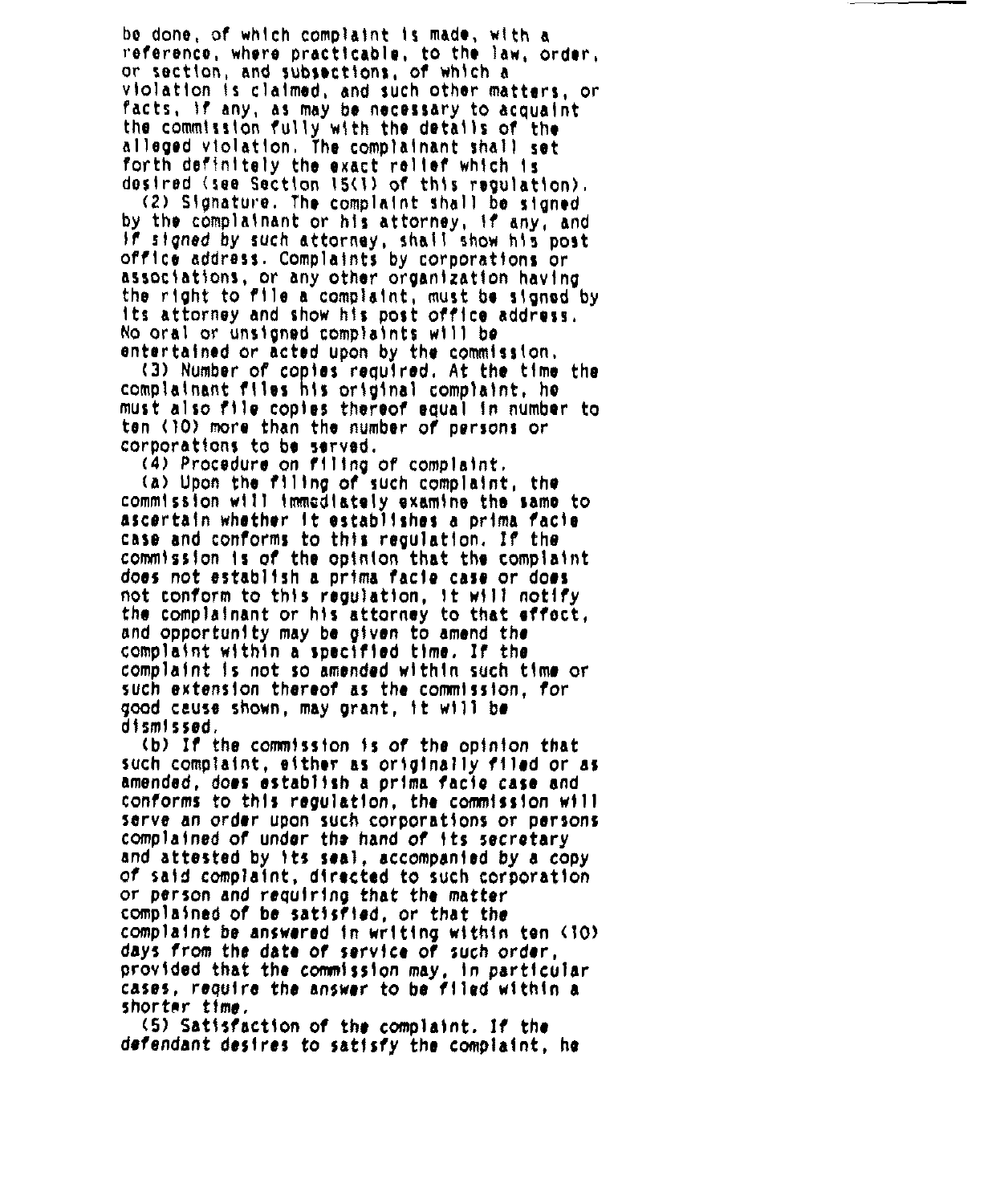shall submit to the commission, within the time<br>allowed for satisfaction or answer, a statement of the relief which he is willing to give. Upon the acceptance of this offer by the complainant and the approval of the commission, no further proceedings need be taken,

(6) Answer to complaint, Lf satisfaction be not made as af'oresaid, the corporation or person complained of must file an answer to the complaint, with certificate of service on other parties endorsed thereon, within the time specified In the order or such extension thereof ns the commission, for good cause shown, may grant, The answer must contain a specific denial<br>of such material allegations of the complaint as cont'roverted by the defendant and also a statement of any new matter constituting a defense, lf the answering party has no information or belief upon the subject<br>sufficient to enable him to answer an allegation of the complaint, he may so state in his answer and place his denial upon that ground (see Section 15(2) of this regulation),

Section 13, Informal Complaints. (I) Informal complaints must be made in writing. Matters thus presented are, lf their nature warrants, taken up by correspondence with the utility complained against ln an endeavor to bring about satisfaction of the complaint without formal hearing,

(2) No form of informal complaint is prescribed, but in substance lt must contain the essential elements of a complaint, including the name and address of complainant, the correct name and post office address of the utility against whom complaint is made, a clear and concise statement of the facts involved, and the rellel'eauested,

(3) In the event of failure to bring about satisfaction of the complaint because of the Inablllty of the parties to agree as to the facts involved, or from other causes, the proceeding is held to be without prejudice to the complainant's right to file and prosecute <sup>a</sup> formal complaint whereupon the Informal proceedings will be discontinued,

Section 14, Deviations from Rules, Ln special cases, for good cause shown, the commission may permit deviations from these rules,

Section 15, Forms, ( I) In all practice before the commission the following forms shall be followed insofar as practicable: